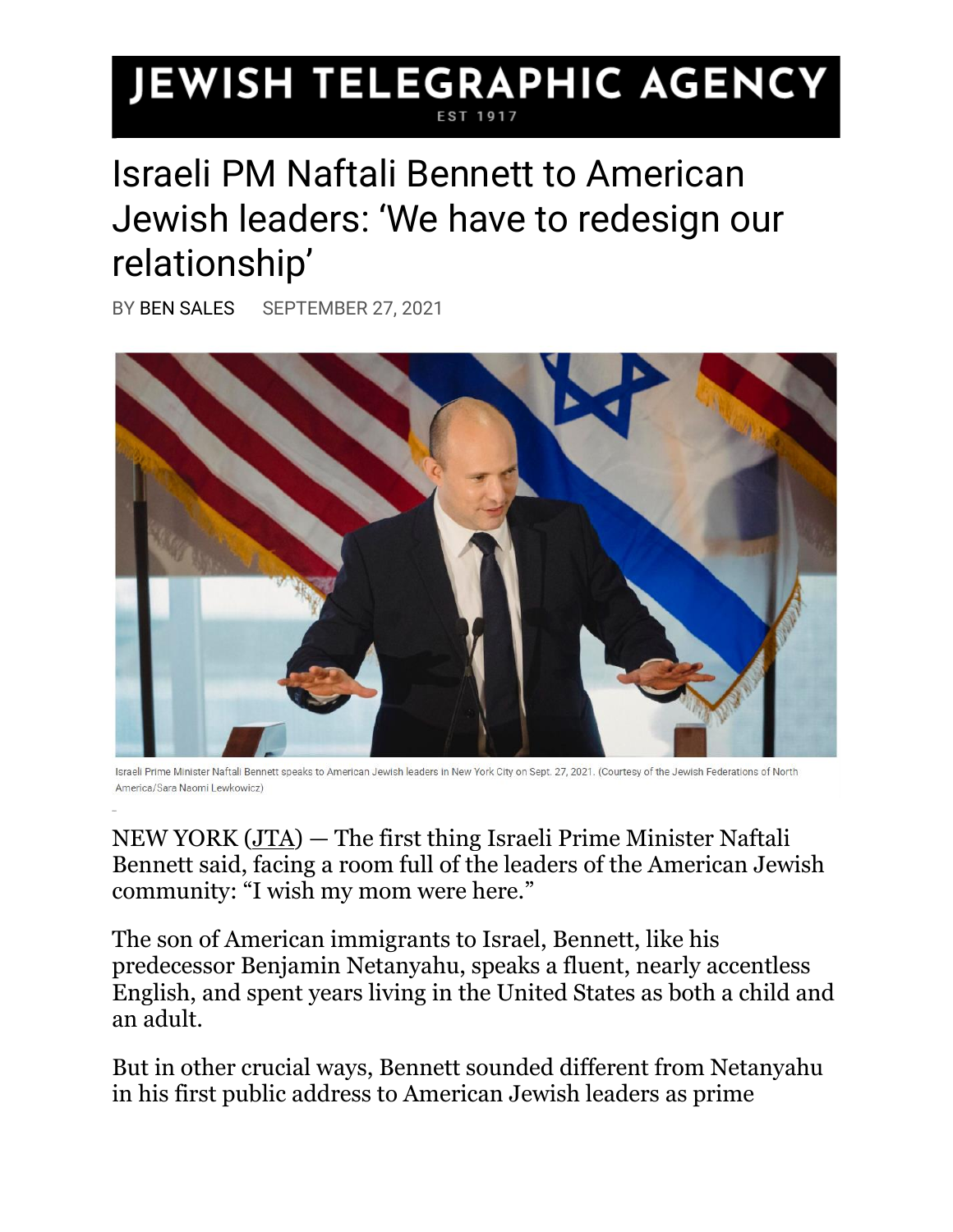minister. The speech, delivered in Manhattan a couple hours after [he](https://www.jta.org/2021/09/27/israel/in-first-un-speech-naftali-bennett-strikes-different-tone-than-netanyahu)  [addressed the United Nations,](https://www.jta.org/2021/09/27/israel/in-first-un-speech-naftali-bennett-strikes-different-tone-than-netanyahu) was given to dozens of heads of the Jewish federation system, leading rabbis and other organizational bigwigs. It was the first time many of them had seen each other since the start of the pandemic.

They received him warmly. In recent years, the relationship between Netanyahu and major American Jewish groups had soured, particularly after he [froze an agreement to expand a non-Orthodox](https://www.jta.org/2017/06/25/united-states/suspension-of-western-wall-deal-leaves-jewish-leaders-feeling-betrayed)  [prayer space](https://www.jta.org/2017/06/25/united-states/suspension-of-western-wall-deal-leaves-jewish-leaders-feeling-betrayed) at the Western Wall in Jerusalem in 2017. A month before Netanyahu left office, one of his closest aides [said](https://www.haaretz.com/us-news/.premium-israel-should-focus-outreach-on-evangelicals-not-u-s-jews-former-envoy-says-1.9790303) at an Israeli conference that Israel "should be spending a lot more time doing outreach to evangelical Christians than you would do to Jews."

Bennett struck a different tone. Just [like he did at the U.N. earlier on](https://www.jta.org/2021/09/27/israel/in-first-un-speech-naftali-bennett-strikes-different-tone-than-netanyahu)  [Monday,](https://www.jta.org/2021/09/27/israel/in-first-un-speech-naftali-bennett-strikes-different-tone-than-netanyahu) Israel's current prime minister drew a contrast in style from his predecessor without mentioning his name. He talked about how much Israel could learn from American Jews, and how important it was for the two poles of the Jewish community to have a mutually respectful conversation.

"You have our back, and it just means a lot," he said. He added later, "It doesn't mean we're going to agree on everything. We're not. But we're going to talk to each other and we're going to listen to each other."

He also suggested that Israel and American Jewry should enter a new era. For decades, American Jews gave tens of millions of dollars to support Israel's development. Now, Bennett said, Israel is doing fine on its own and should move beyond acting just as a refuge for persecuted Jews.

"Since the inception of Israel, and actually it predates the inception of Israel, Israel has been the project of the Jewish people, but we're doing OK," he said, citing Israel's economy and tech sector. "Now, we have to redesign our relationship."

What that might look like in practice remained vague. Bennett didn't make any concrete promises when it came to enshrining religious